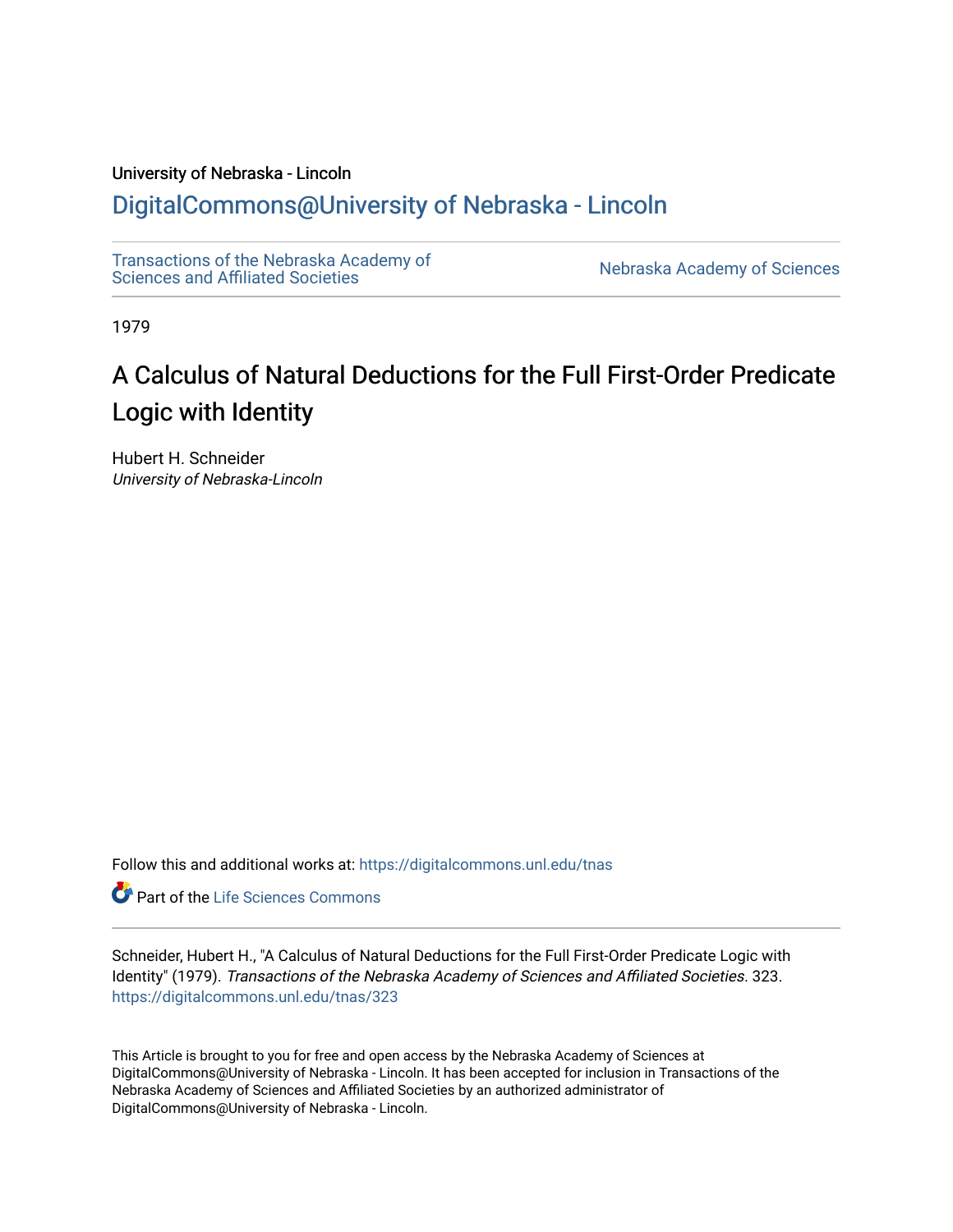# A CALCULUS OF NATURAL DEDUCTIONS

# FOR THE FULL FIRST-ORDER PREDICATE LOGIC WITH IDENTITY

# HUBERT H. SCHNEIDER

Department of Mathematics and Statistics University of Nebraska-Lincoln Lincoln, Nebraska 68588

Natural deductions form an important tool in applications of logic to scientific theories. Our calculus for natural deductions is formulated in such a manner that it can be applied to the language of the full firstorder predicate logic. Among its features are a certain symmetry of its deduction rules and simplified restrictions governing finished deductions. The adequacy of our natural deduction system is established by means of showing its equivalence with a more standard type of deduction system, known to be sound and complete. The proof for the equivalence of the two systems is constructive so that any deduction in one of the systems provides a deduction in the other system.

#### $+$   $+$

#### INTRODUCTION

From a semantic standpoint, a logical calculus may be viewed as a means of generating the set of all consequence relations by an algorithmic procedure. Godel's Completeness Theorem established the existence of such calculi for firstorder predicate logic. Today many logical calculi are known which generate exactly the set of all consequence relations for first-order predicate logic. The choice among these calculi depends in part on their intended use. For applications to scientific theories such as mathematics, it will be desirable, especially in view of the undecidability of predicate logic, to have a calculus which provides simple, convenient tools for the derivation of consequences. In particular, for the working mathematician, this leads to the search for calculi Whose deduction rules resemble as closely as possible the familiar mathematical proof procedures. Several such calculi, known as "natural deduction" systems, have been developed for more or less restricted first-order predicate logics, among  $o$ <sup>thers</sup> by Gentzen (1934) and Quine (1950). We present here a natural deduction system N which is formulated for the full first-order predicate logic with identity including free individual variables, individual constants, and functional variables. Among the features of our natural deduction system  $N$  are the sYmmetry of its deduction rules as well as the simplicity of the restrictions governing finished deductions. Our natural deduction system  $N$  is shown to be sound and strongly complete in the sense that it yields exactly the set of consequence relations of the full first-order predicate logic with identity.

# THE FORMAL LANGUAGE OF THE FULL FIRST-ORDER PREDICATE LOGIC

The *vocabulary* for the full first-order predicate logic contains (i) a denumerable set of individual variables, (ii) a countable (i.e., finite or denumerable) set of individual constants, (iii) for each integer  $n \geq 0$  a countable set of n-ary functional variables, (iv) for each integer  $n \geq 0$  a countable set of n-ary predicate variables, (v) the identity symbol  $\equiv$ , (vi) the propositional connectives  $\sim$ ,  $\land$ ,  $\lor$ ,  $\rightarrow$ ,  $\leftrightarrow$ , (vii) the quantifiers  $\forall$  and  $\exists$ , and (viii) the parentheses (, ).

The set of *terms* is the smallest set which contains the individual variables and the individual constants, and which with any n-ary functional variable f and any n terms  $t_1, \ldots, t_n$ also contains ft<sub>1</sub> ... t<sub>n</sub>. *Atomic* formulas are the 0-ary prediilso contains  $\pi_1 \ldots \pi_n$ . *Atomic* formulas are the 0-ary predi-<br>cate variable, and all expressions of the form  $pt_1 \ldots t_n$ where p is any n-ary predicate variable and  $t_1, \ldots, t_n$  are any terms, and all expressions of the form  $t_1 \equiv t_2$  where  $t_1$  and  $t_2$ are any terms.

*Formulas* are defined inductively by the following conditions:

- (1) Each atomic formula is a formula.
- (2) If B is a formula, then (  $\sim$  B) is a formula.
- (3) If B and C are formulas, then  $(B \wedge C)$ ,  $(B \vee C)$ ,  $(B \rightarrow C)$ and  $(B \leftrightarrow C)$  are formulas.
- (4) If B is any formula and x is any individual variable, then  $(\forall xB)$  and  $(\exists xB)$  are formulas.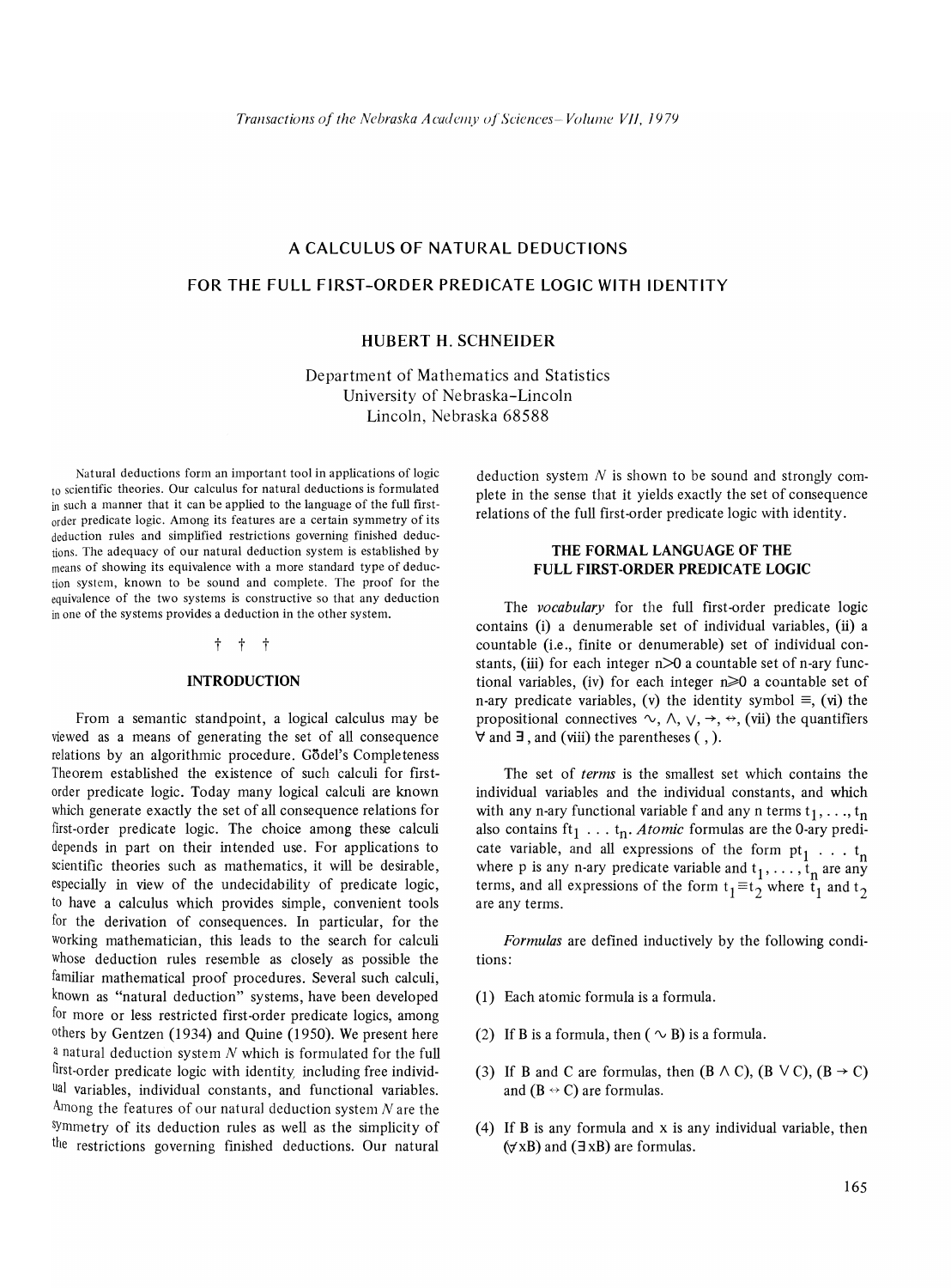The notion of *free* occurrence of a term t in a formula A can be described inductively according to the inductive definition of formula as follows:

- (1) Any occurrence of a term t in an atomic formula is a free occurrence.
- (2) If t occurs free in the formula B, then t occurs free in the formula ( $\sim$  B).
- (3) If t occurs free in the formula B or in the formula C, then t occurs free in the formulas ( $B \wedge C$ ), ( $B \vee C$ ), ( $B \rightarrow C$ ) and  $(B \leftrightarrow C)$ .
- (4) If t occurs free in the formula B and x is an individual variable not occurring in t, then t occurs free in the formulas (VxB) and  $(\exists xB)$ .

If A is any formula, x any individual variable and t any term, and there exists a formula which is the result of replacing in A each free occurrence of x by a free occurrence of t, then B is said to be obtained by a *free substitution* of t for  $x$  in A, abbreviated: Subst A  $x/t$  B. For given A, x, and t there is at most one formula B such that Subst A  $x/t$  B. If Subst A  $x/t$  B, then this unique formula is also indicated by  $A[x/t]$ .

If S is any set of formulas, then Subst S  $x/t$  S' indicates that for each formula A in S there is a formula A' with Subst A  $x/t$  A' and S' consists of all these formulas A'. Again, if Subst S  $x/t$  S', we shall indicate S' also by  $S[x/t]$ .

We note the following two properties regarding free substitutions: (a) If y is any individual variable not occurring in the formula A, then there is a unique formula B such that Subst A  $x/y$  B and Subst B  $y/x$  A. (b) If A, B, C are any formulas, x and y are any individual variables with y not free in A, and t is any term such that Subst A  $x/y$  B and Subst B y/t C, then Subst A  $x/t$  C.

## THE NATURAL DEDUCTION SYSTEM N

A *natural deduction* in the system N is a finite sequence  $\Sigma$ of ordered pairs  $\langle S_k, A_k \rangle$ ,  $1 \le k \le n$  for some positive integer n, where  $S_k$  is a (possibly empty) set of formulas, namely the set of assumptions upon which the formula  $A_k$  depends (according to the regulations stated below). Each pair  $\langle S_k, A_k \rangle$  of  $\Sigma$  must satisfy (at least) one of the following conditions (also called tbe deduction rules of the calculus):

*Assumption Introduction* (AI):  $S_k = (A_k)$ .

Assumption Elimination (AE): There is i<k and a formula

B such that  $S_k = S_i - (B)$  and  $A_k = B \rightarrow A_i$ .

*Tautological Inference* (TI): Either  $S_k = \emptyset$  and  $A_k$  is tautolo-

gous, or there exist  $i_1 \le k, \ldots, i_m \le k$  such that  $S_k =$ 

 $S_{i_1} \cup \cdots \cup S_{i_m}$  and  $(A_{i_1} \wedge \ldots \wedge A_{i_m}) \rightarrow A_k$  is tautologous.

**V**-Elimination (VE): There is i<k, a formula B, an individual variable x and a term t such that  $S_k = S_i$ ,  $A_i = VxB$  and  $A_k = B[x/t].$ 

- *V-Introduction* (VI): There is i<k, a formula B and individual variables x and y such that  $S_k = S_i$ ,  $A_i = B[x/y]$ ,  $A_k =$ **V**xB and B[x/y] [y/x] = B. The individual variable  $\bf{v}$  is to be *marked* in dependence of the individual variables occurring free in VxB.
- **3-Elimination** (**3E**): There is i<k, a formula B and individual variables x and y such that  $S_k = S_i$ ,  $A_i = \mathbb{I} \times B$ ,  $A_k = \mathbb{I} \times B$  $B[x/y]$  and  $B[x/y] [y/x] = B$ . The individual variable y is to be *marked* in dependence of the individual variables occurring free in  $\exists$  xB.
- *a-Introduction* (31). There is i<k, a formula B, an individual variable x and a term t such that  $S_k = S_i$ ,  $A_i = B[x/t]$  and  $A_k = H \times B$ .
- *Identity Elimination* (IE): There is  $i < k$ , a formula B, a term t and an individual variable x not occurring in t such that

 $S_k = S_i$ ,  $A_i = Vx(x \equiv t \rightarrow B)$  and  $A_k = B[x/t]$ .

*Identity Introduction* (II): There is  $i \le k$ , a formula B, a term t and an individual variable x not occurring in t such that

 $S_k = S_i$ ,  $A_i = B[x/t]$  and  $A_k = Vx(x \equiv t \rightarrow B)$ .

A natural deduction  $\Sigma$  is said to be a *finished* deduction provided:

- (i) No individual variable is marked more than once in  $\Sigma$ .
- (ii) No individual variable marked in  $\Sigma$  occurs free in the formulas of the last pair of  $\Sigma$ .
- (iii) The marked individual variables of  $\Sigma$  are not circularly dependent, i.e., the marked individual variables of  $\Sigma$  can be put in a sequence such that in this sequence no marked individual variable depends upon another marked individual variable occurring later in this sequence (a sequence with this property will be called a *normed ordering* of the marked individual variables of  $\Sigma$ ).

A formula A is *deducible* from a set S of formulas in the system N, abbreviated:  $S \triangleright A$ , if and only if there is a finished natural deduction  $\Sigma$  whose last pair has the form  $\langle S'$ , A where  $S' \subseteq S$ .

The condition (TI) for tautological inferences is semantic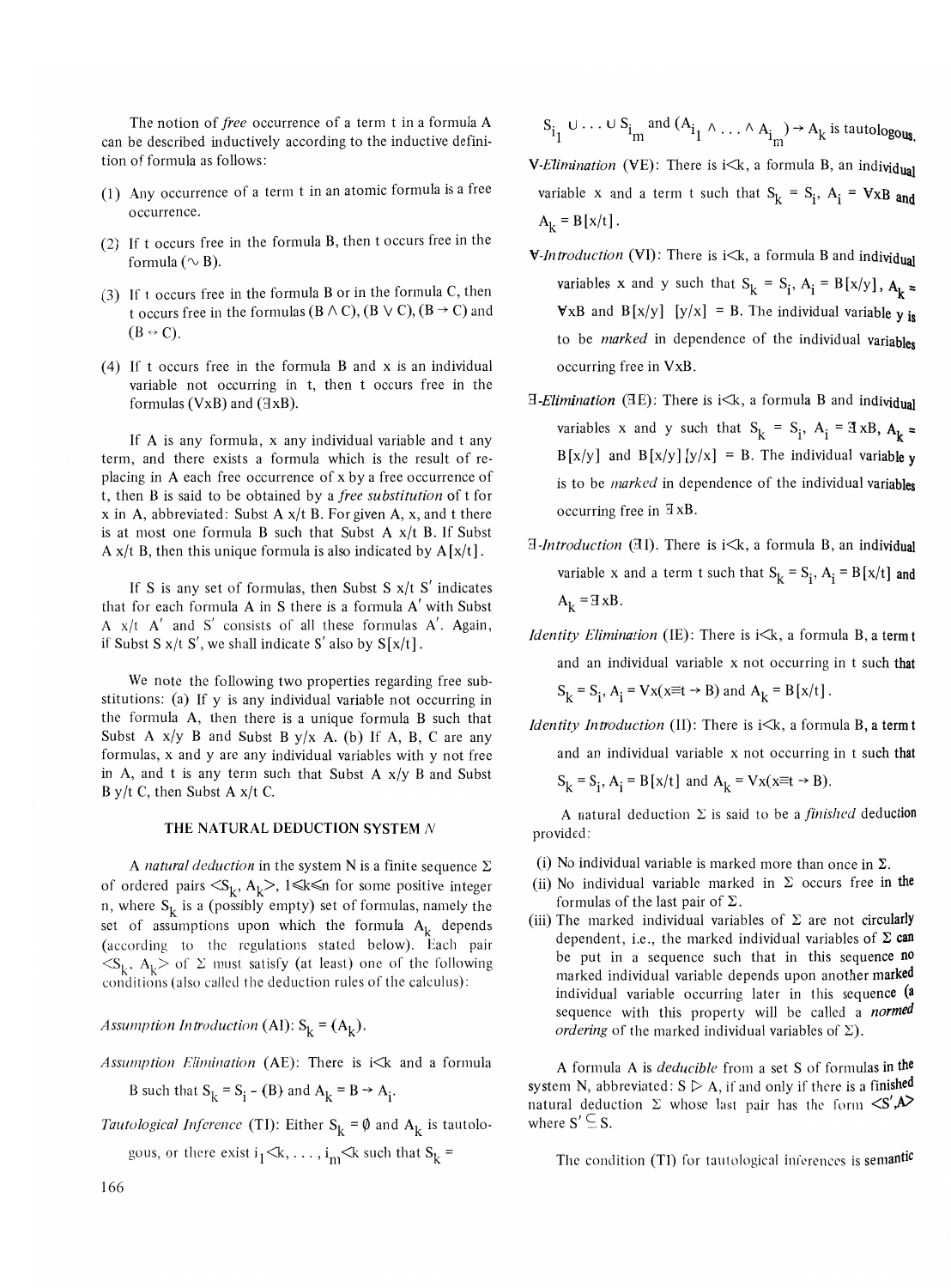in nature, but could be replaced in a variety of ways by purely syntactical conditions. For example, appropriate conditions which provide for the introduction and elimination of propositional connectives as in Schneider (1973), could serve the purpose of condition (TI). However, since the truth-table method provides such a simple means of testing whether or not a formula is tautologous, it appears that for practical purposes our condition (TI) is preferable.

Each set  $S_{1}$ , of assumptions occurring in any pair  $\langle S_k, A_k \rangle$  of a natural deduction  $\Sigma$  is finite since each formula of  $\hat{S}_k$  must have been introduced in  $\Sigma$  originally on account of condition (AI), and  $\Sigma$  itself is a finite sequence. Thus,  $S \triangleright A$ if and only if there is a *finite* subset S' of S such that  $S' \geq A$ .

In practice, it will be convenient to number the ordered pairs  $\langle S_k, A_k \rangle$  of a natural deduction  $\Sigma$  consecutively and to represent the formulas of the set  $S_k$  of assumptions by the numbers of the pairs in which they are first introduced according to condition (AI). A typical k-th pair  $\langle S_k, A_k \rangle$  of  $\Sigma$  with  $S_k = (B_1, \ldots, B_r)$  can then be represented by the line

 $k(k_1, ..., k_r)$   $A_k$ 

where the lines  $k_i \le k$ ,  $i = 1, \ldots, r$ , have the form

 $k_i(k_i)$   $B_i$ 

If in accordance with conditions  $(VI)$  or  $(E)$  an individual variable y is to be marked in dependence of individual variables  $z_1, \ldots, z_i$ , we shall indicate this by writing  $y(z_1, \ldots, z_i)$  to the left of the corresponding line.

The restrictions imposed on finished deductions with regard to marked individual variables are necessary in order to preserve soundness of our system  $N$ . The following four aeductions show the necessity of the restrictions; in each example just one of the restrictions is violated, resulting in a relationship which is not a consequence relation.

| (a) | Natural deduction:                   | Comment:   |
|-----|--------------------------------------|------------|
|     | $1(1)$ $\exists x P x$               | (AI)       |
|     | $2(1)$ Py                            | (EE), 1    |
|     | $3()$ $\exists$ xPx $\rightarrow$ Py | $(AE)$ , 2 |

In this deduction the marked individual variable y occurs free in the formula of the last line, in violation of restriction (ii) of a finished deduction. Note that  $HxPx \rightarrow Py$  is not a valid formula.

| (b) | Natural deduction:     | Comment: |
|-----|------------------------|----------|
|     | $1(1)$ Py              | (AI)     |
|     | y 2(1) $\forall x P x$ | (VI), 1  |

In this deduction the marked individual variable y occurs free in the assumption upon which the formula of the last line depends, in violation of restriction (ii) of a finished deduction. Note that VxPx is not a consequence of Py.

| (c) | Natural deduction:                             | Comment:   |
|-----|------------------------------------------------|------------|
|     | $1(1)$ $\exists x P x$                         | (AI)       |
| V   | $2(1)$ Py                                      | (E), 1     |
| V   | $3(1)$ $\forall x P x$                         | $(VI)$ , 2 |
|     | 4( ) $\exists x P x \rightarrow \forall x P x$ | $(AE)$ , 3 |

In this deduction, the individual variable y is marked twice in violation of restriction (i) of a finished deduction. Note that the formula  $\mathbb{E} \times \mathbb{P} \times \mathbb{P} \times \mathbb{P} \times \mathbb{P} \times \mathbb{P} \times \mathbb{P} \times \mathbb{P} \times \mathbb{P} \times \mathbb{P} \times \mathbb{P} \times \mathbb{P} \times \mathbb{P} \times \mathbb{P} \times \mathbb{P} \times \mathbb{P} \times \mathbb{P} \times \mathbb{P} \times \mathbb{P} \times \mathbb{P} \times \mathbb{P} \times \mathbb{P} \times \mathbb{P} \times \mathbb{P} \times \mathbb{P} \times \mathbb{P} \times$ 

| (d) | Natural deduction:                                                 | Comment:   |
|-----|--------------------------------------------------------------------|------------|
|     | $1(1)$ $\forall$ y $\exists$ xPxy                                  | (AI)       |
|     | $2(1)$ $\exists x P x u$                                           | $(VE)$ , 1 |
|     | $v(u)$ 3(1) Pvu                                                    | (E), 2     |
|     | $u(v)$ 4(1) $VyPvy$                                                | (VI), 3    |
|     | $5(1)$ $\exists x \forall y Pxy$                                   | $(E)$ , 4  |
|     | 6( ) $\forall y \exists x Pxy \rightarrow \exists x \forall y Pxy$ | $(AE)$ , 5 |

In this deduction the marked individual variables u and v are circularly dependent, in violation of restriction (iii) of a finished deduction. Note that the formula  $\forall y \exists x Pxy \rightarrow \exists x \forall y Pxy$ is not valid.

In the following deductions all restrictions concerning finished natural deductions are observed. Each of the stated deducibility relation is indeed also a consequence relation.

| (1) | $(\exists x \forall y Pxy) \geq \forall y \exists x Pxy$ |            |
|-----|----------------------------------------------------------|------------|
|     | Natural deduction:                                       | Comment:   |
|     | $1(1)$ $\exists x \forall y Pxy$                         | (AI)       |
| u   | $2(1)$ $\forall$ yPuy                                    | (E), 1     |
|     | $3(1)$ Puv                                               | $(VE)$ , 2 |
|     | $4(1)$ $\exists x P x v$                                 | (EI), 3    |
| V   | $5(1)$ $\forall$ y $\exists$ xPxy                        | $(VI)$ , 4 |
|     |                                                          |            |

| (2) | $(\forall x \exists y Pxy, \forall x \forall y (Pxy \rightarrow Pyx),$                           |                   |  |
|-----|--------------------------------------------------------------------------------------------------|-------------------|--|
|     | $\forall x \forall y \forall z (Pxy \land Pyz \rightarrow Pxz)$ ) $\triangleright \forall x Pxx$ |                   |  |
|     | Natural deduction:                                                                               | Comment:          |  |
|     | $1(1)$ $\forall x \exists y Pxy$                                                                 | (AI)              |  |
|     | 2(2) $\forall x \forall y (Pxy \rightarrow Pyx)$                                                 | (AI)              |  |
|     | 3(3) $\forall x \forall y \forall z (Pxy \land Pyz \rightarrow Pxz)$                             | (AI)              |  |
|     | $4(1)$ Hypers                                                                                    | $(VE)$ , 1        |  |
|     | $v(u)$ 5(1) Puv                                                                                  | $(E)$ , 4         |  |
|     | 6(2) $\forall y (Puy \rightarrow Pyu)$                                                           | $(\forall E)$ , 2 |  |
|     | 7(2) Puv $\rightarrow$ Pvu                                                                       | $(VE)$ , 6        |  |
|     |                                                                                                  |                   |  |

167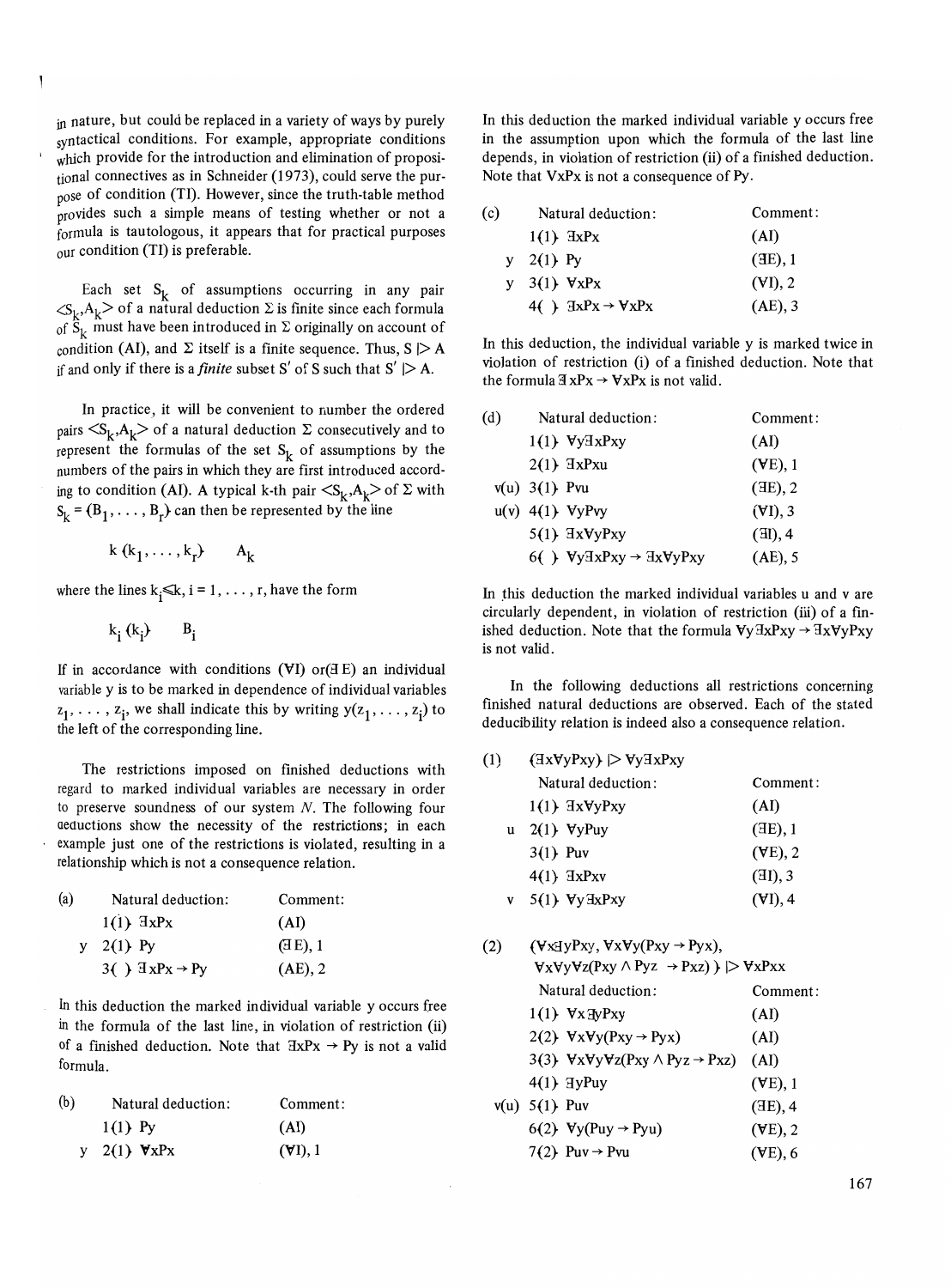| 8(1,2)<br>Pvu                               | (TI), 5, 7       |
|---------------------------------------------|------------------|
| 9(3) $VyVz(Puy \wedge Pyz \rightarrow Puz)$ | $(VE)$ , 3       |
| 10(3) $Vz(Puv \wedge Pvz \rightarrow Puz)$  | $(\forall E), 9$ |
| 11(3) Puv $\land$ Pvu $\rightarrow$ Puu     | $(VE)$ , 10      |
| $12(1,2,3)$ Puu                             | (TI), 5, 8, 11   |
| u $13(1,2,3)$ $VxPxx$                       | (VI), 12         |

| (3) | $\triangleright$ VxHy x≡y                                       |            |
|-----|-----------------------------------------------------------------|------------|
|     | Natural deduction:                                              | Comment:   |
|     | $1(1) u \equiv v$                                               | (AI)       |
|     | $2(1)$ Hy u=y                                                   | (H), 1     |
|     | 3( ) $u \equiv v \rightarrow 3y$ $u \equiv y$                   | (VI), 3    |
|     | $u(v)$ 4( ) $Vu(u \equiv v \rightarrow \exists y \ u \equiv y)$ | (VI), 3    |
|     | $5()$ Hy v=y                                                    | $(IE)$ , 4 |
| V   | 6( ) $\forall$ x $\exists$ y x $\equiv$ y                       | $(VI)$ , 5 |

## SECONDARY DEDUCTION RULES FOR THE SYSTEM N

If  $\Sigma$  is a natural deduction and v any individual variable not occurring in  $\Sigma$ , we denote by  $\Sigma[u/v]$  the result of replacing in  $\Sigma$  each formula B by the formula B [u/v] and each occurrence of u as a marked individual variable by v. By induction, on the lines of  $\Sigma$  one shows

*Lemma 1:* If  $\Sigma$  is a finished deduction for  $S \triangleright A$  and v is any individual variable not occurring in  $\Sigma$ , then  $\Sigma[u/v]$ is a finished deduction for  $S[u/v] \geq A[u/v]$ . Moreover, if  $\langle y_1, \ldots, y_r \rangle$  is a normed ordering of the marked individual variables of  $\Sigma$ , and  $z_i = y_i$  for  $y_i \neq u$  whereas  $z_i = v$  for  $y_i = u$ , then  $\leq z_1, \ldots, z_n$  is a normed ordering of the marked individual variables of  $\Sigma[u/v]$ .

If u is a marked individual variable of a natural deduction  $\Sigma$  which is finished, then u does not occur free in the last line of  $\Sigma$ ; hence, in  $\Sigma[u/v]$  the last line is the same as that of  $\Sigma$ . Thus we have

*Lemma 2:* If  $\Sigma$  is a finished deduction for  $S \triangleright A$ , u is any individual variable marked in  $\Sigma$ , and v is any individual variable not occurring in  $\Sigma$ , then  $\Sigma[u/v]$  is a finished deduction for  $S \geq A$ ; moreover, in  $\Sigma[u/v]$  the individual variable v is marked in place of u,

Applying this lemma consecutively for each of the marked individual variables of a finished natural deduction, we obtain

*Lemma 3:* If  $\Sigma$  is a finished deduction for  $S \triangleright A$  with  $\langle y_1, \ldots, y_r \rangle$  as a normed ordering of the marked individual

variables of  $\Sigma$ , and  $z_1, \ldots, z_r$  are distinct individual varia. bles not occurring in  $\Sigma$ , then  $\Sigma' = \Sigma[y_1/z_1] \dots [y_r/z_r]$ is a finished deduction for S  $\triangleright$  A with  $\lt z_1, \ldots, z_r \gt z_s$ a normed ordering of the marked individual variables of  $\Sigma$  .

In view of this last lemma, it is clear that two or more finished deductions can be combined after appropriate relabel. ing so as to form a new finished deduction. For example, if  $\Sigma_1$  and  $\Sigma_2$  are two finished deductions for  $S_1 \nvert A_1$  and  $S_2 > A_2$ , respectively, with  $\langle y_1, \ldots, y_r \rangle$  as a normed order. ing of the marked individual variables of  $\Sigma_1$  and  $\langle z_1, \ldots, z_n \rangle$ as a normed ordering of the marked individual variables of  $\Sigma_2$ , then these two deductions can be combined by first replacing  $\Sigma_2$  by  $\Sigma' = \Sigma_2[z_1/v_1] \dots [z_s/v_s]$  where  $v_1, \dots, v_s$ are individual variables not occurring in  $\Sigma_1$  and  $\Sigma_2$ , and then adjoining  $\Sigma'$  to  $\Sigma_1$ . The resulting sequence  $\Sigma^*$  is again a finished deduction having  $\leq y_1, \ldots, y_r, z_1, \ldots, z_s$  as a normed ordering of the marked variables of  $\Sigma^*$ . Moreover, since the last pair of  $\Sigma_1$  is of the form  $\langle S_1, A_1 \rangle$  with  $S_1' \subseteq S_1$ . and the last pair of  $\Sigma_2^1$  is of the form  $\langle S_2^1, A_2 \rangle$  with  $S_2^1 \subseteq S_2^1$ , we can adjoin to  $\Sigma^*$  the pair  $\langle S_1' \cup S_2', A_1 \wedge A_2 \rangle$  on account of condition (Tl); the resulting sequence is clearly a finished deduction for  $S_1 \cup S_2 \triangleright A_1 \wedge A_2$ . In this manner one shows

*Lemma 4:* If  $S_1 \triangleright A_1, \ldots, S_k \triangleright A_k$ , then  $S_1 \cup \ldots \cup S_k \triangleright A_1 \wedge \ldots \wedge A_k$ .

On the basis of these lemmas, we shall now derive several secondary deduction rules for our system  $N$ . In the proofs that follow, we sha1l represent the k-th ordered pair  $\langle (B_1, \ldots, B_t), C \rangle$  of a deduction  $\Sigma$  simply as the line

$$
k(B_1,\ldots,B_t) \qquad C
$$

(AI) If  $A \in S$  then  $S \geq A$ .

This secondary deduction rule follows at once from the one line deduction:  $1(A)$  A.

(AE) If  $S \geq A$  then  $S - (B) \geq B \rightarrow A$ .

Let  $\Sigma$  be a finished deduction for  $S \triangleright A$  whose last line is

 $n(A_1, \ldots, A_t)$  A with  $A_1, \ldots, A_t \in S$ .

We continue this deduction as follows:

n+l (B) B (AI)

$$
n+2 (A_1,..., A_t,B)
$$
 A (TI), n, n+1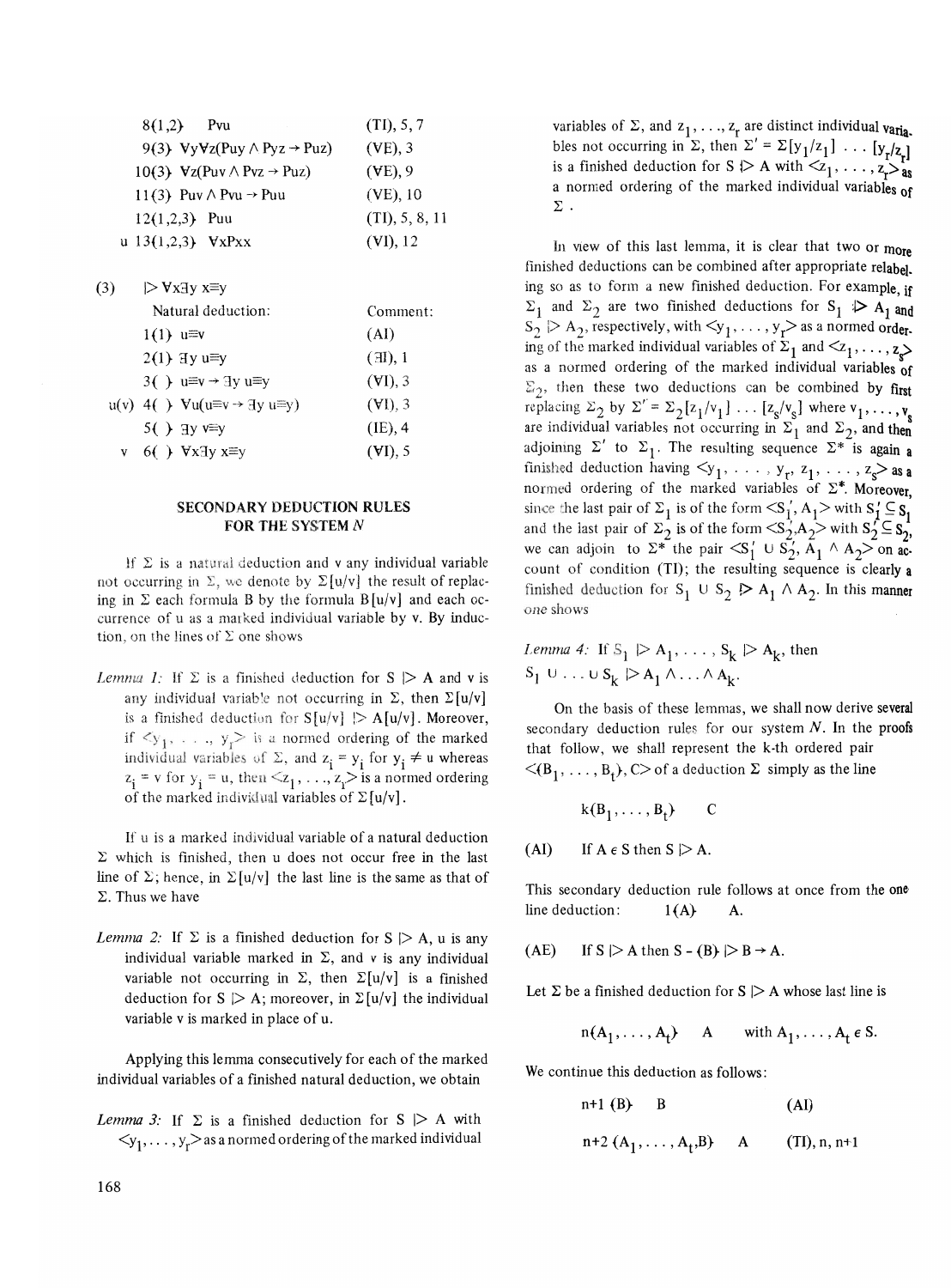$$
n+3(A_1, \ldots, A_t) \qquad B \to A \qquad (AE), n+2
$$

These  $n+3$  lines constitute a finished deduction for  $S - (B) \geq B \rightarrow A$ .

$$
(TA) \tIf A is a tautologous formula, then \t $| > A$ .
$$

Suppose A is tautologous, then by  $(TI)$  we get the one-line finished deduction:  $1()$  A for  $\triangleright$  A.

(TI) If 
$$
S_1 \rhd A_1, \ldots, S_m \rhd A_m
$$
, and  
\n $A_1 \wedge \ldots \wedge A_m \rightarrow A$  is tautologous, then  
\n $S_1 \cup \ldots \cup S_m \rhd A$ .

In view of Lemma 4, we obtain from  $S_1 \triangleright A_1, \ldots$ ,  $S_m \triangleright A_m$  at once  $S_1 \cup \ldots \cup S_m \triangleright A_1 \wedge \ldots \wedge A_m$ . Let  $\Sigma$  be a finished deduction for  $S_1 \cup \ldots \cup S_m \mid A_1 \wedge \ldots \wedge A_m$  whose last line is

$$
n(H_1, \ldots, H_t) \qquad A_1 \wedge \ldots \wedge A_m \text{ with}
$$
  
H<sub>1</sub>,..., H<sub>t</sub>  $\epsilon$  S<sub>1</sub>  $\cup \ldots \cup S_m$ .

We continue this deduction as follows:

$$
n+1(H_1, \ldots, H_t) \quad A \tag{T1}
$$

This line is justified, since by assumption  $A_1 \wedge ... \wedge A_m \rightarrow A$ is a tautologous formula. Thus these  $n+1$  lines constitute a finished deduction for  $S_1 \cup ... \cup S_m \geq A$ .

(FS) If  $S \geq A$ , Subst A  $x/t$  B and x is not free in S, then  $S \triangleright B$ .

*Proof:* Suppose  $S \geq A$ , Subst A  $x/t$  B, and x is not free in S. Let  $\Sigma$  be a finished deduction for  $S \triangleright A$  whose last line is thus of the form:

$$
n(H_1, ..., H_t)
$$
 A with  $H_1, ..., H_t \in S$ .

Let z be any individual variable not occurring in  $\Sigma$ . By Lemma 1, if we replace in  $\Sigma$  each free x by z, we obtain a finished deduction  $\Sigma'$  whose last line has the form

$$
n(H_1, ..., H_t)
$$
 A' where Subst A x/z A'.

Note that by this free substitution  $H_1, \ldots, H_t$  are unchanged since x is not free in S and hence not free in  $H_1, \ldots, H_t$ . We continue this deduction  $\Sigma'$  as follows:

$$
z(z_1, ..., z_r)
$$
 n+1(H<sub>1</sub>, ..., H<sub>t</sub>) VzA' (VI), n

where z is marked in dependence of the individual variables  $z_1, \ldots, z_r$  occurring free in VzA'.

$$
n+2(H_1,\ldots,H_t) \quad A'' \quad (VE), n+1
$$

where Subst  $A'$  *z/t A''*. These  $n+2$  lines constitute a finished deduction for  $S \geq A''$ . z is the only individual variable marked in addition to those individual variables already marked in  $\Sigma'$ . The choice of z guarantees that the conditions for a finished deduction are still met. Observe now that from Subst A *x/z* A', Subst A' *zit* A" and z not in A, we get Subst A *x/t* A". Since, on the other hand, Subst A *x/t* B, we must have  $A'' = B$  and, hence,  $S \geq B$ .

$$
(AG) \qquad \text{If } S \mid > A \rightarrow B \text{ then } S \mid > VxA \rightarrow B
$$

*Proof:* Let  $\Sigma$  be a finished deduction for  $S \triangleright A \rightarrow B$  having as its last line

$$
n(H_1, ..., H_t)
$$
  $A \rightarrow B$  with  $H_1, ..., H_t \in S$ 

We continue this deduction as follows:

n+l(VxA} VxA n+2(VxA} A (AI) (VE), n+l n+3(H <sup>I</sup> , ... ,Ht , VxA} B (II), n, n+2 n+4(H1, ... , Ht} VxA -+ B (AE), n+3

These n+4 lines constitute a finished deduction for  $S \triangleright \forall x A \rightarrow B$ .

(CG) If 
$$
S \triangleright A \rightarrow B
$$
 and x is not free in SU (A), then  
\n $S \triangleright A \rightarrow VxB$ .

*Proof:* Suppose  $S \triangleright A \rightarrow B$  and x not free in S  $\cup$  (A). In view of Lemma 2, there exists a finished deduction  $\Sigma$  for  $S \geq A \rightarrow B$  such that the individual variable x is not marked in  $\Sigma$ . The last line of  $\Sigma$  has the form

$$
n(H_1, ..., H_t)
$$
  $A \rightarrow B$  where  $H_1, ..., H_t \in S$ .

We continue this deduction as follows:

n+l(A} A (AI) n+2(HI , ... , Ht'A} B (II), n, n+l x(zI' ... ,zr) n+3 (HI' ... ,Ht'A) VxB (VI), n+2

where x is marked in dependence of the individual variables  $z_1, \ldots, z_r$  occurring free in VxB.

$$
n+4(H_1, \ldots, H_t) \qquad A \to VxB \quad (AE), n+3
$$

169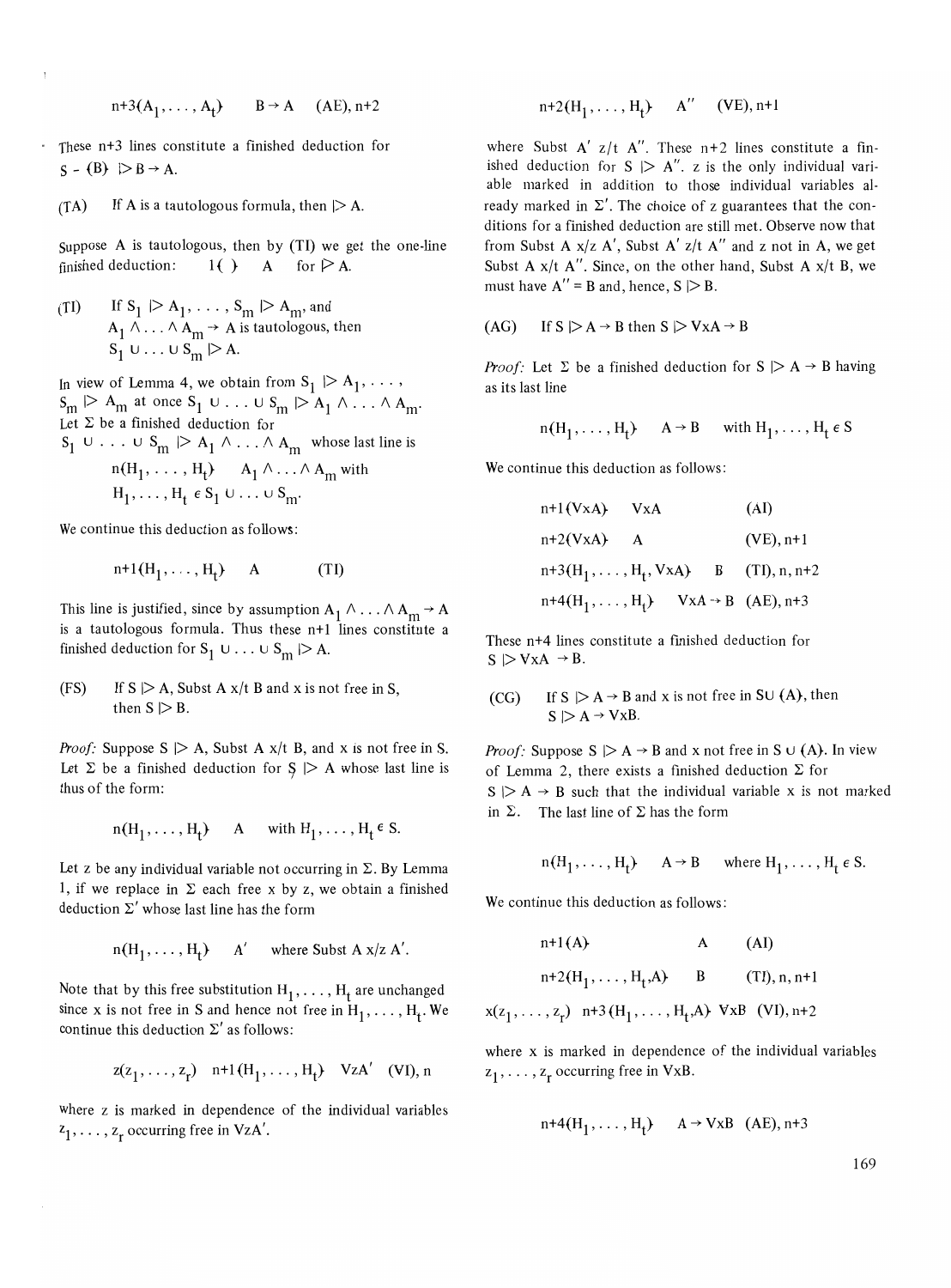These n<sup>+4</sup> lines provide a finished deduction  $\Sigma'$  for  $S \geq A \rightarrow \forall xB$ .

If  $\langle y_1, \ldots, y_m \rangle$  is a normed ordering of the marked individual variables of  $\Sigma$ , then  $\langle x, y_1, \ldots, y_m \rangle$  is a normed ordering of the marked individual variables of the augmented deduction  $\Sigma'$ ; clearly x does not depend on  $y_1, \ldots, y_m$ since  $y_1, \ldots, y_m$  cannot occur free in the last line of  $\Sigma$  and, hence, cannot occur free in B.

In an analogous manner one can establish the following two secondary deduction rules:

- (AP) If  $S \triangleright A \rightarrow B$  and x is not free in S  $\cup$  (B), then  $S \triangleright \exists x A \rightarrow B$ .
- (CP) If  $S \triangleright A \rightarrow B$ , then  $S \triangleright A \rightarrow \exists xB$ .

We show next:

(II) If  $S \geq B$ , Subst A  $x/t$  B and x does not occur in t, then  $S \triangleright \forall x (x \equiv t \rightarrow A)$ .

Indeed, let  $\Sigma$  be a finished deduction for  $S \triangleright B$  having as its last line

$$
n(H_1, ..., H_t)
$$
 B where  $H_1, ..., H_t \in S$ .

Assuming that Subst A  $x/t$  B and x is not occurring in t, we can continue this deduction by adding the line

$$
n+1(H_1, \ldots, H_t) \qquad \forall x(x \equiv t \to A)
$$

on account of condition (II) of a natural deduction. These n+1 lines constitute a finished deduction for  $S \geq Vx(x \equiv t \rightarrow A).$ 

Analogously one establishes the secondary deduction rule:

(IE) If  $S \triangleright Vx(x\equiv t \rightarrow A)$ , Subst A  $x/t$  B and x does not occur in t, then  $S \geq B$ .

#### **THE** ADEQUACY **OF THE** SYSTEM N

The secondary deduction rules, established in the preceding chapter, form the basis for a deduction system  $S$ , described in Schneider (1976). Indeed, if we replace in our secondary deduction rules the deduction symbol  $\triangleright$  by the symbol  $\vdash$ , we obtain the primary deduction rules of the system  $S$  A *deduction*  $\Delta$  in this system  $S$  can then be described as a finite sequence  $S_1$  |-  $A_1$ , ...,  $S_n$  |-  $A_n$ , where each element  $S_k$  |-  $A_k$  of this sequence can either be justified on account of the rules (AI) or  $(TA)$ , or else is obtainable from

preceding elements of the sequence by means of one of the rules (AE), (TI), (FS), (AG), (CG), (AP), (CP), (II), (IE). A formula A is *deducible* from a set S of formulas in the system S, abbreviated S  $|-$  A, if and only if there is a deduc. tion  $\Delta$  in the system S whose last element is of the form  $S' \vdash A$  with  $S' \subseteq S$ .

Since each primary deduction rule of the system  $S$  has a corresponding secondary deduction rule in the *systemN,* it follows at once that each step of a deduction in the system S can be copied by a corresponding deduction in the system *N.*  Hence we get at once the

*Theorem:* If  $S \vdash A$  then  $S \triangleright A$ .

Before showing the converse of this theorem, we remark that the rule (FS) can be strengthened as follows:

(FS<sup>\*</sup>) If S  $\vdash$  A, Subst S *x/t* S' and Subst A *x/t* A', then  $S' \vdash A'$ .

A proof of this rule can be found in Schneider (1973); we shall use this rule in proving the next

*Theorem:* If  $S \geq A$  then  $S \vdash A$ .

*Proof:* Let  $\langle y_1, \ldots, y_r \rangle$  be a normed ordering of the marked individual variables in a finished natural deduction  $\Sigma$  of  $S \geq A$ . With each marked individual variable  $y_k$ ,  $k = 1, \ldots, r$ , we associate a formula  $C_k$  as follows: If  $y_k$ was marked in  $\Sigma$  on account of an application of (VI), say upon proceeding from  $B_k$  to  $Vx_kA_k$  where Subst  $A_k$   $x_k/y_k$   $B_k$  and Subst  $B_k$   $y_k/x_k$   $A_k$ , then let  $C_k = B_k \rightarrow Vx_kA_k$ . On the other hand, if  $y_k$  was marked in  $\Sigma$ on account of an application of (3E), say upon proceeding from  $\mathbb{I}x_kA_k$  to  $B_k$  where Subst  $A_k$   $x_k/y_k$   $B_k$  and Subst  $B_k$   $y_k/x_k$   $A_k$ , then let  $C_k = \exists x_k A_k \rightarrow \hat{B}_k$ . Finally, let  $C = C_1 \wedge \ldots \wedge C_r$ . By induction on the lines of  $\Sigma$ , we now show easily: If in  $\Sigma$  line m has the form:  $m(B'_1, \ldots, B'_s)$ . B. then  $(B'_1, \ldots, B'_s)$   $\vdash$  C  $\rightarrow$  B. In particular, if the last line n of  $\Sigma$ has the form

n(H<sub>1</sub>,..., H<sub>t</sub>) A with (H<sub>1</sub>,..., H<sub>t</sub>) 
$$
\subseteq
$$
 S, then  
\n(\*) (H<sub>1</sub>,..., H<sub>t</sub>)  $\vdash$  C  $\rightarrow$  A

where none of the marked individual variables occur free in  $H_1, \ldots, H_t$ , A. Now  $y_r$  was either marked by an application of (VI) or by an application of ( $E$ ), and accordingly we have either (i)  $C_r = B_r \rightarrow Vx_rA_r$  or else (ii)  $C_r = \exists x_rA_r \rightarrow B_r$ . Let  $C^{r-1} = C_1 \wedge ... \wedge C_{r-1}$  and consider the case (ii) where  $C_r = Hx_rA_r \rightarrow B_r$ . On account of (\*) we have thus a deduction  $\Delta$  in the system S for